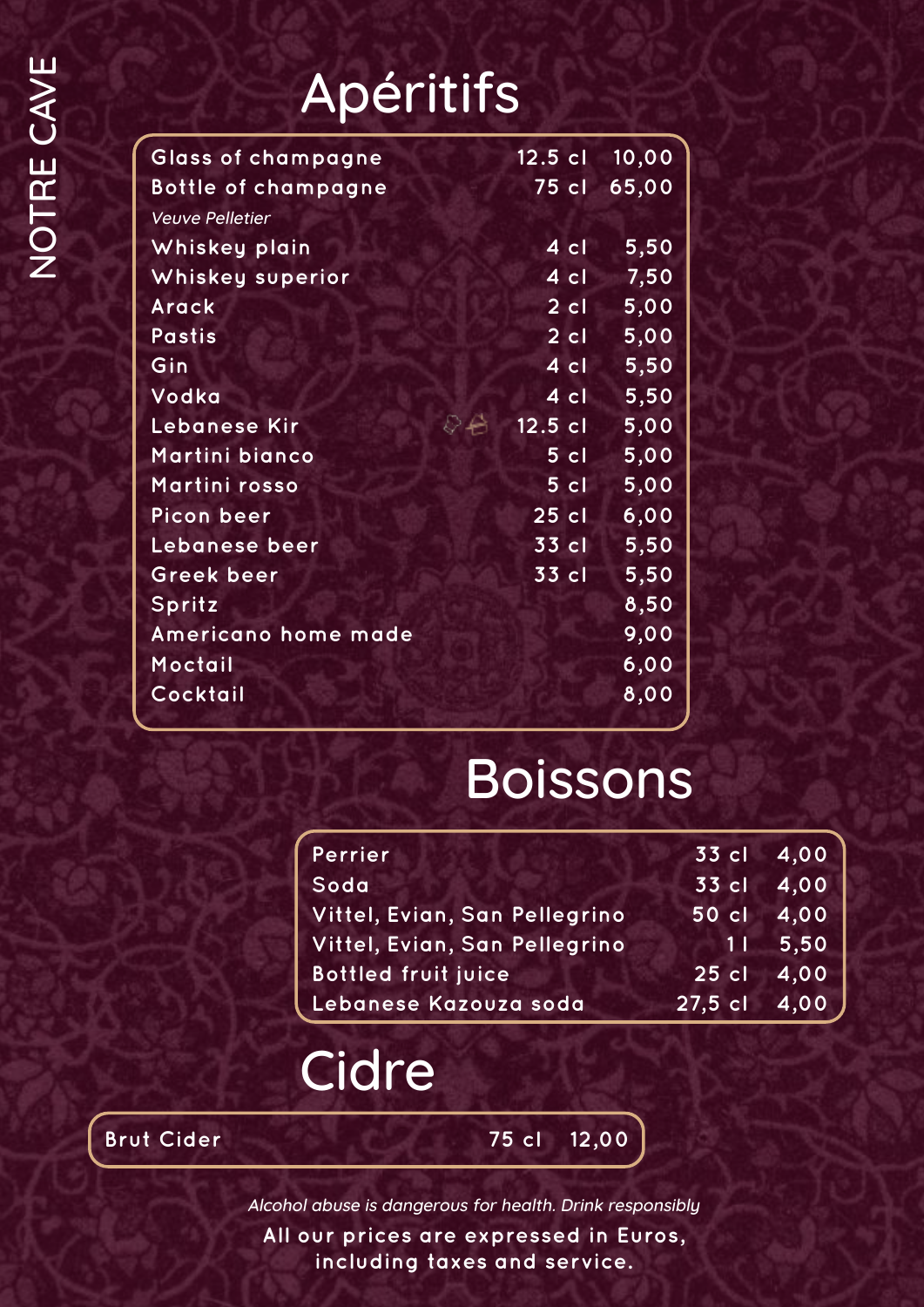



| Tabbouleh                                                                                                                | 1,50                 |
|--------------------------------------------------------------------------------------------------------------------------|----------------------|
| Salad of parsley, cracked wheat, tomatoes, mint,<br>onions, lemon juice and olive oil                                    |                      |
| Fattouche                                                                                                                | $-20$ 7,50           |
| Fresh vegetables, seasoned with lemon juice and su-<br>mac with bread                                                    |                      |
| Salade du moine                                                                                                          | 1,50                 |
| Grilled eggplant mixed with tahini, tomatoes and<br>onions, seasoned with lemon, olive oil and pomegra-<br>nate molasses |                      |
| Fassolia                                                                                                                 | $\frac{100}{2}$ 7,50 |
| Cannellini beans in garlic sauce, lemon and olive oil                                                                    |                      |
| $\odot$ $\leftarrow$ $\bullet$ 8,50<br>Spinach salad                                                                     |                      |
| Baby spinach leaves, tomatoes, grilled halloum<br>cheese, with nuts and pomegranate mollasse vinai-<br>grette dressing   |                      |
| Laban w Khyar                                                                                                            | <u>7,50</u>          |
| Fermented milk with cucumber and garlic                                                                                  |                      |
| <b>Chankliche Salad</b>                                                                                                  | 8,50                 |
| Chef's salad made with cow's cheese with thyme, olive<br>oil, tomatoes and onions                                        |                      |
|                                                                                                                          |                      |

















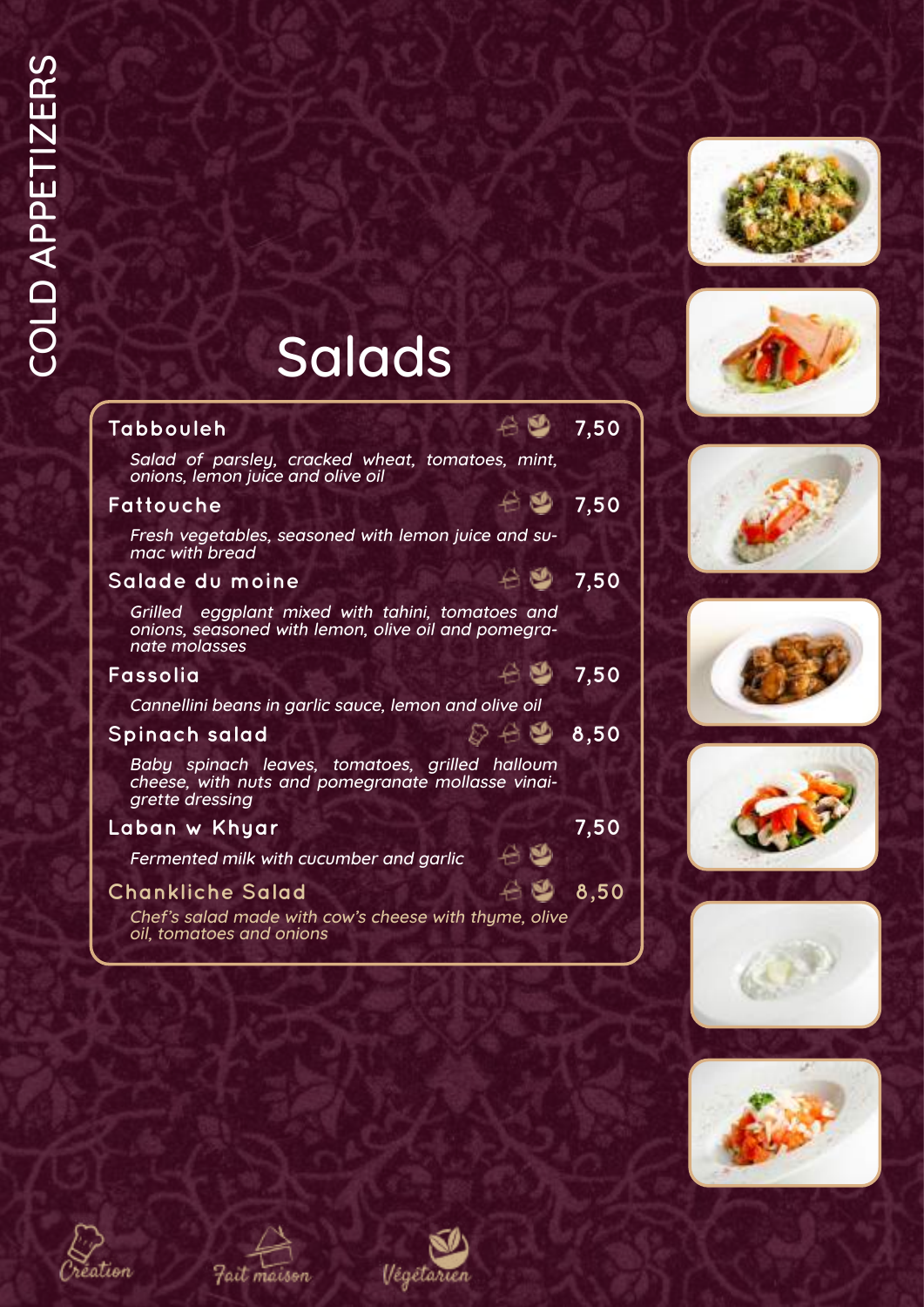



| Hummus                                                                          | $\leftrightarrow$ 80 7,00          |        |
|---------------------------------------------------------------------------------|------------------------------------|--------|
| Chickpea puree with tahini, lemon juice and olive oil                           |                                    |        |
| Houmous Beyrouthy                                                               | $\triangle$ $\bullet$ 7,50         |        |
| Chickpea puree with tahini, lemon juice, olive oil and<br>libanese pepper       |                                    |        |
| Moutabal                                                                        | $\odot$ $\rightarrow$ $\odot$ 7,00 |        |
| Eggplant puree with tahini, lemon juice, olive oil and<br>libanese pepper sauce |                                    |        |
| Feta with pepper                                                                | $\triangle$ $\bullet$ 7,00         |        |
| Crumbled feta cheese with Lebanese pepper                                       |                                    |        |
| Warak énab                                                                      | $-200$                             |        |
| Grape leaves stuffed with rice, tomatoes and pars-<br>ley, cooked in olive oil  |                                    |        |
| Labné                                                                           | $A = 7,00$                         |        |
| Yogurt with a touch of garlic and thyme                                         |                                    |        |
| Chanklishe                                                                      | $-200$                             |        |
| Cow cheese with thyme, olive oil, tomatoes and<br>onions                        |                                    |        |
| Makdousse                                                                       | $\triangle$ $\frac{30}{7,00}$      |        |
| Aubergines stuffed with nuts, candied in olive oil                              |                                    |        |
| Pink Tarama dip                                                                 |                                    | 7,00   |
| White Tarama dip                                                                |                                    | 8,50   |
| <b>Garlic puree</b>                                                             |                                    | $-250$ |

















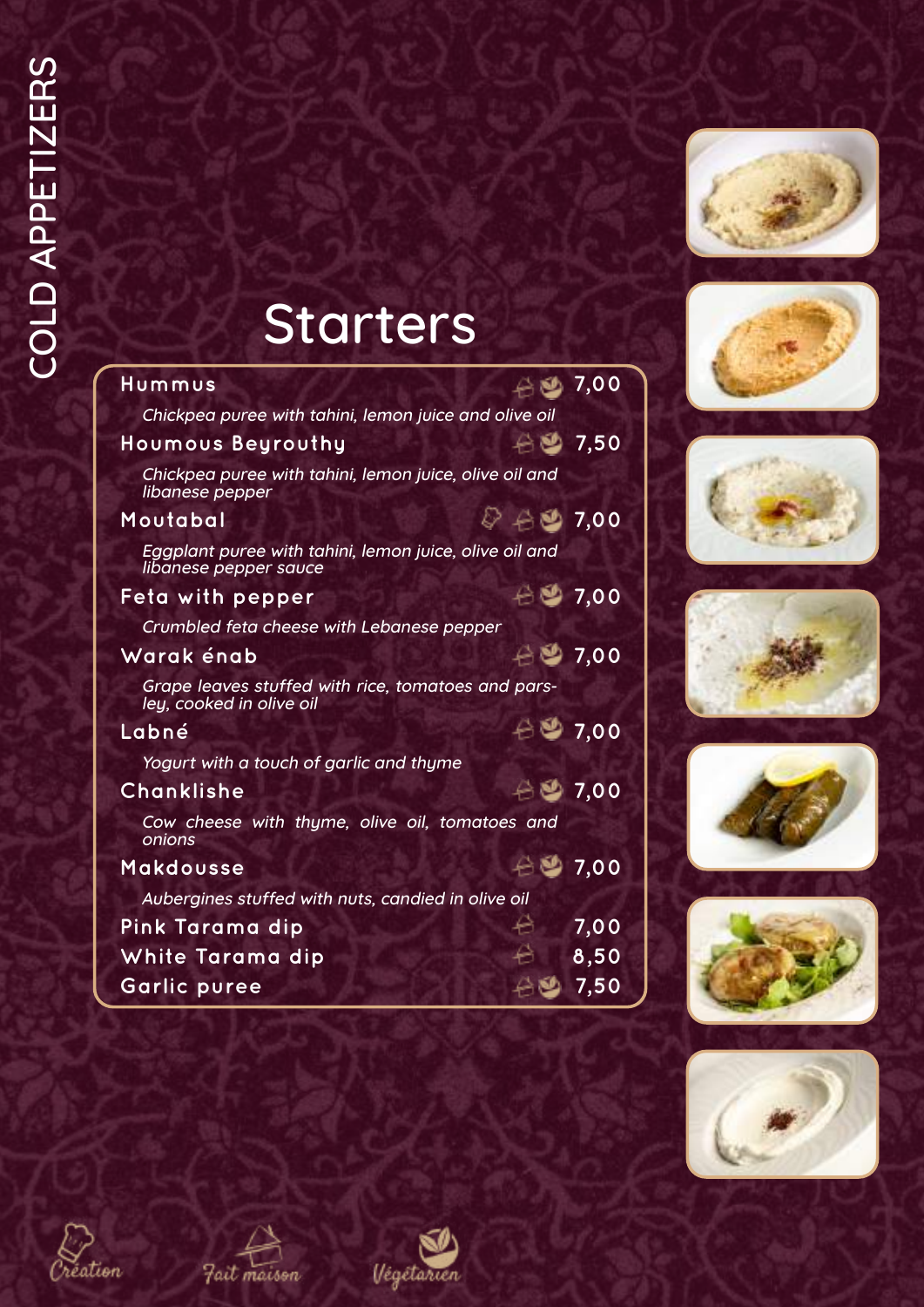

# Fried dish

| Rikakat cheese                                                                                                |    | 7,00    |
|---------------------------------------------------------------------------------------------------------------|----|---------|
| 3 crisp mini-rolls stuffed with Halloum cheese with<br>herbs                                                  |    |         |
| Rikakat meat                                                                                                  |    | 7,00    |
| 3 crisp mini-Rolls stuffed with minced meat mari-<br>nated in spices                                          |    |         |
| Samboussek cheese                                                                                             |    | 7,00    |
| 3 cheese fritters                                                                                             |    |         |
| Samboussek beef                                                                                               |    | 7,00    |
| 3 minced meat marinated with spices and pine ker-<br>nels                                                     |    |         |
| Samboussek vegetables                                                                                         | 台巴 | 7,00    |
| 3 minced vegetables marinated with spices and pine<br>kernels                                                 |    |         |
| Fatayers spinach                                                                                              |    | 7,00    |
| 3 fritters tangy spinach and pine kernels                                                                     |    |         |
| Kebbé boulettes                                                                                               |    | 8,00    |
| 3 crunchy bulgur and meat croquettes stuffed with<br>minced meat and pine kernels                             |    |         |
| Safiha                                                                                                        |    | 7,00    |
| 3 Lebanese mini-pizzas topped with marinated<br>minced meat with spices, tomatoes, onions and pine<br>kernels |    |         |
| <b>Falafels</b>                                                                                               |    | 7,00    |
| 3 Chickpea and/or bean croquettes                                                                             |    |         |
| Kebbé aux épinards                                                                                            |    | $-8,00$ |
| Spinach, pumpkin, chickpea and wheat croquettes                                                               |    |         |

















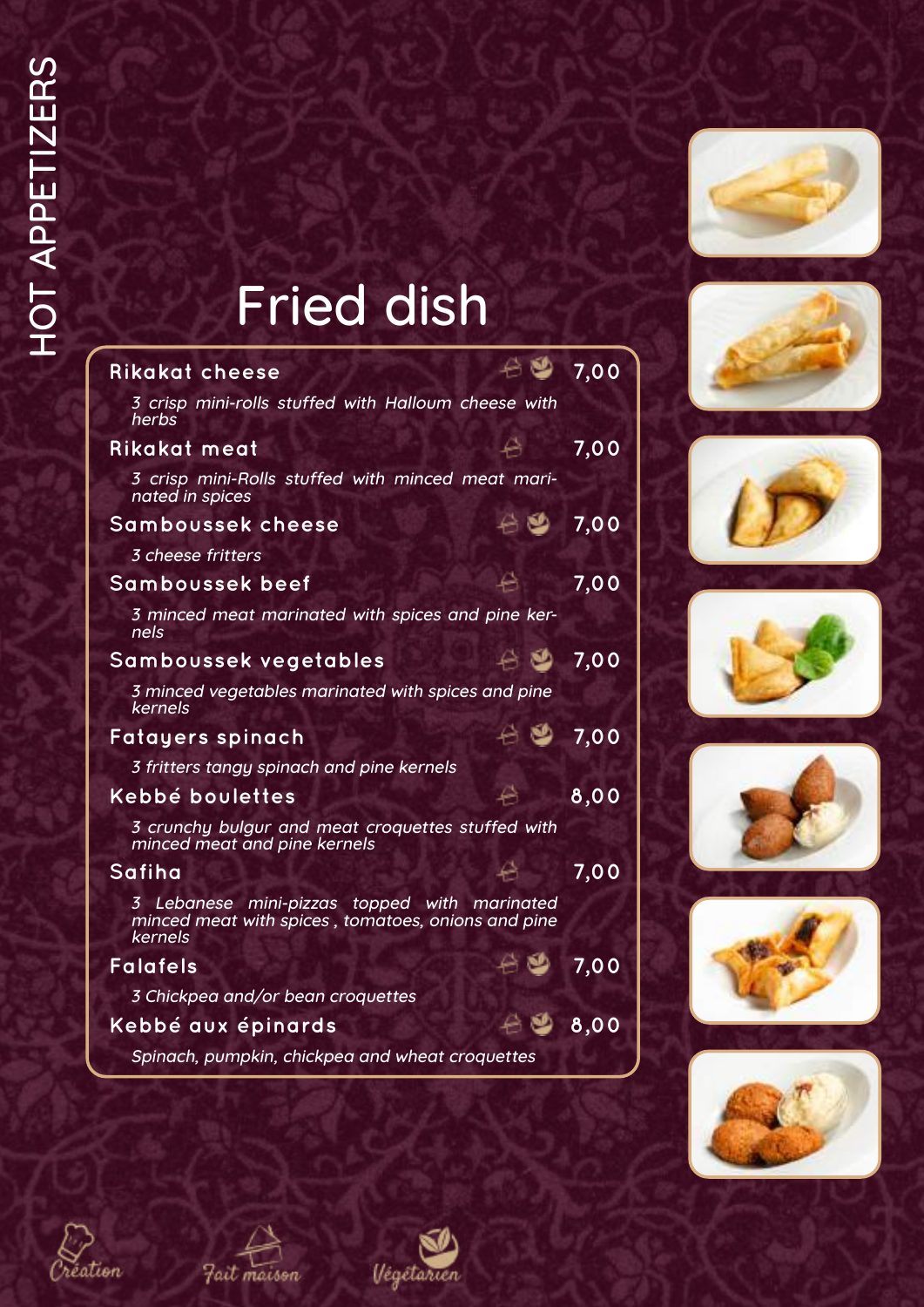### Hot starters

| Kellage cheese                                                                                   | 7,00 |
|--------------------------------------------------------------------------------------------------|------|
| Lebanese bread stuffed with Halloum cheese, toma-<br>toes and mint                               |      |
| Halloumi grillé                                                                                  | 7,00 |
| Ewe cheese, similar to Halloumi                                                                  |      |
| Arayess                                                                                          | 7,00 |
| Lebanese bread stuffed with minced meat, toma-<br>toes and mint                                  |      |
| <b>Balila</b>                                                                                    | 7,00 |
| Chickpeas with caraway seeds and olive oil                                                       |      |
| 89<br>Foul                                                                                       | 7,00 |
| White broad beans in lemon juice, olive oil and gar-<br>lic, served with fresh tomatoes          |      |
| . 49 9,00<br>Houmous B Lahmé                                                                     |      |
| Tahini and puréed chickpeas, lemon juice, olive oil,<br>topped with minced meat and pine kernels |      |
| Moutabal B Lahmé                                                                                 | 9,00 |
| Eggplant puree with tahini, lemon juice, olive oil and<br>libanese pepper sauce with minced meat |      |
| <b>French fries</b>                                                                              | 4,00 |
|                                                                                                  |      |













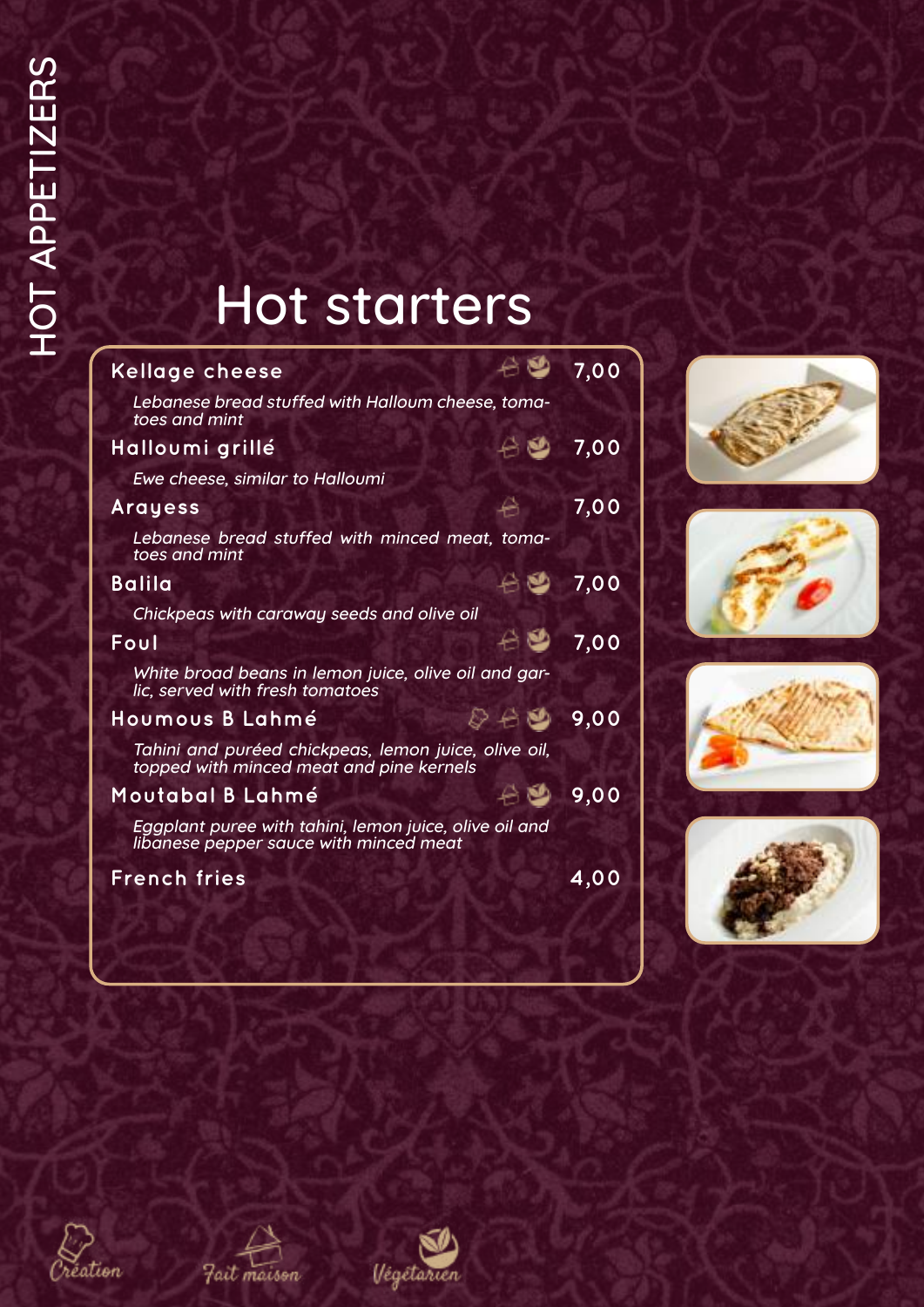## Vegetarian

#### **Vegetarian mix 15,50**

Taboulé, hummus, fassolia, one stuffed grape leaf, one spinach fatayer, one veggie samboussek, one falafel

#### fish

| 8A<br>Plat de la Méditerranée                            | 17,50 |
|----------------------------------------------------------|-------|
| Filet of salmon or tuna with pomegranate mollasses       |       |
| $\mathcal{D} \triangleq$<br>Le plat de Joubeil           | 17,50 |
| Roasted prawns with tomatoes, cumin, lemon and<br>garlic |       |





### Chicken

| Chiche taouk                                                                               | 15,00 |
|--------------------------------------------------------------------------------------------|-------|
| Grilled chicken fillet, marinated in olive oil, lemon<br>juice and garlic                  |       |
| Chicken fllet libanese pepper                                                              | 15,50 |
| Grilled chicken fillet marinated in olive oil, thyme,<br>spices, pepper and fresh tomatoes |       |
| <b>Honey Chicken</b>                                                                       | 16,00 |
| Honey and thyme caramelised chicken fillet                                                 |       |
| Chiken fillet with carob or date $\oslash$ $\div$                                          | 16,00 |
| molasse                                                                                    |       |
| Carob or date molasse and thyme caramelised<br>chicken fillet                              |       |
| Chawarma chiken                                                                            | 15,00 |
| Thin slices of chicken fillet marinated in white wine<br>and spices                        |       |
| Chawarma Chiken with                                                                       | 15,50 |
| <u>lebanese pepper</u>                                                                     |       |
| Thin slices of chicken fillet marinated in white<br>wine, spices and pepper                |       |
|                                                                                            |       |







**Our dishes are served with a 3 rices mix or bulgur with tomatoes, garlic and cinnamon, except for the vegetarian option.**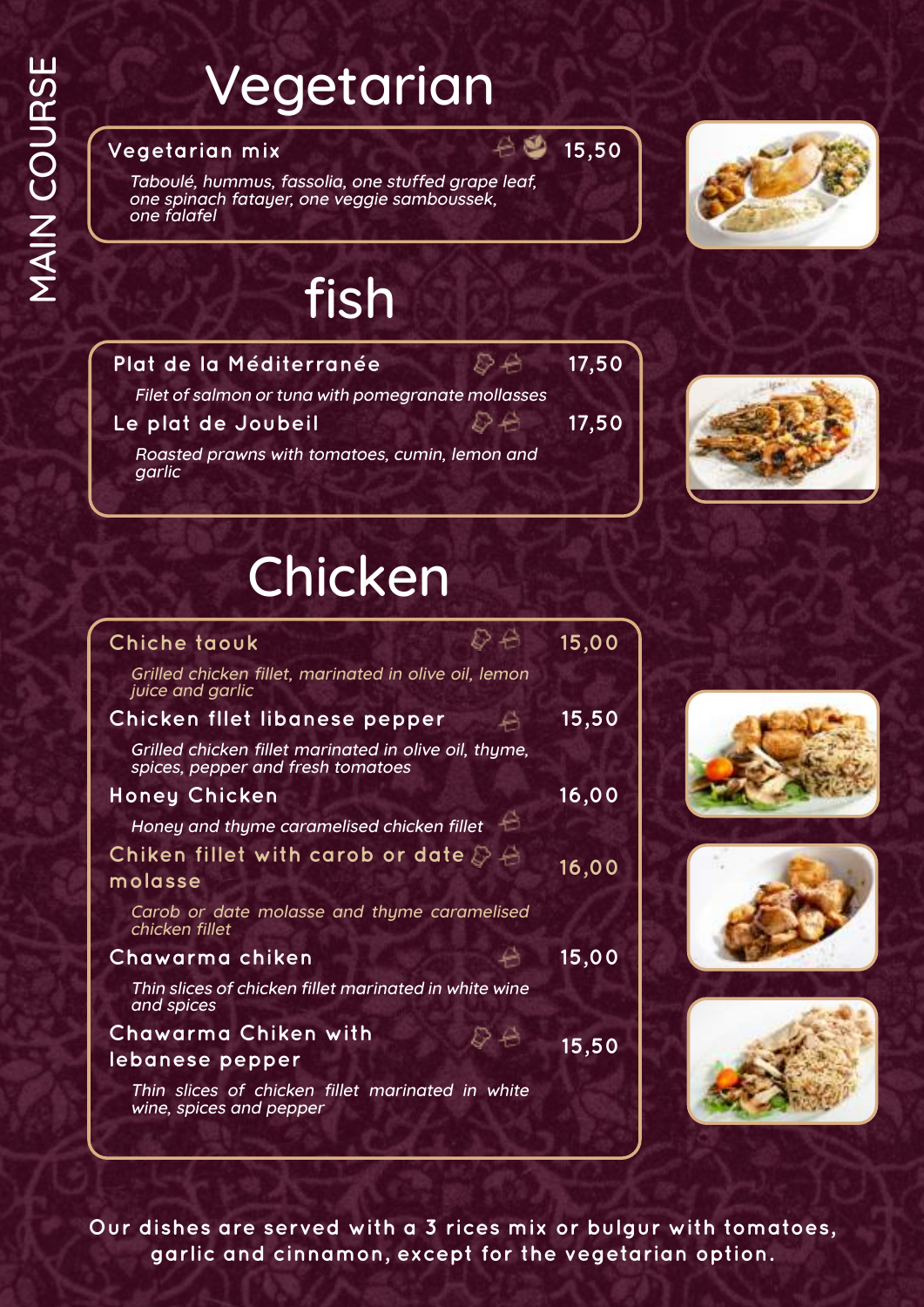#### Beef

| Plat de la Bekaa                                                                            | ひや  | 16,50 |
|---------------------------------------------------------------------------------------------|-----|-------|
| MIxed meat with spices , onions, parsley, garlic, eg-<br>gplant puréed and cheese           |     |       |
| Kafta caramélisé à la mélasse<br>de grenade                                                 | De  | 16,50 |
| Kafta                                                                                       | €   | 16,00 |
| Minced beef meat with parsley and onions                                                    |     |       |
| Kafta fig jam                                                                               | いや  | 17,00 |
| Lahem Mechwi                                                                                | €   | 17,00 |
| Beef marinated in olive oil, thyme and spices                                               |     |       |
| Lahem Mechwi flambéed                                                                       | D A | 17,50 |
| with Arrack                                                                                 |     |       |
| Beef marinated with thyme and spices and flam-<br>béed with Arrack                          |     |       |
| Lahem Mechwi with honey                                                                     | D € | 17,50 |
| Marinated beef with thyme and spices, caramelised<br>with honey                             |     |       |
| Lahem Mechwi with                                                                           |     |       |
| libanese pepper                                                                             |     | 17,50 |
| Marinated beef with olive oil, thyme and spices, with<br>lebanese pepper and fresh tomatoes |     |       |
| Lahem Mechwi with carob or                                                                  | De  | 17,50 |
| date molasse                                                                                |     |       |
| Beef marinated in spices, thyme and olive oil, cara-<br>melised with date or carob molasse  |     |       |
| Chawarma beef                                                                               |     | 16,50 |
| Seasoned beef slices marinated in red wine                                                  |     |       |
| Chawarma beef and                                                                           |     | 17,00 |
| <u>lebanese pepper</u>                                                                      |     |       |
| Thin slices of beef marinated in red wine, spices and<br>pepper                             |     |       |

### Beef & Chicken

#### **Chawarma mixed 16,00**

Thin slices of chicken and beef, marinated and roasted

#### **Chawarma mixted with** Chawarma mixted with  $\bigcirc$  **එ** 16,50<br><u>lebanese p</u>eper

Thin slices of chicken and beef, marinated, roasted, with lebanese pepper











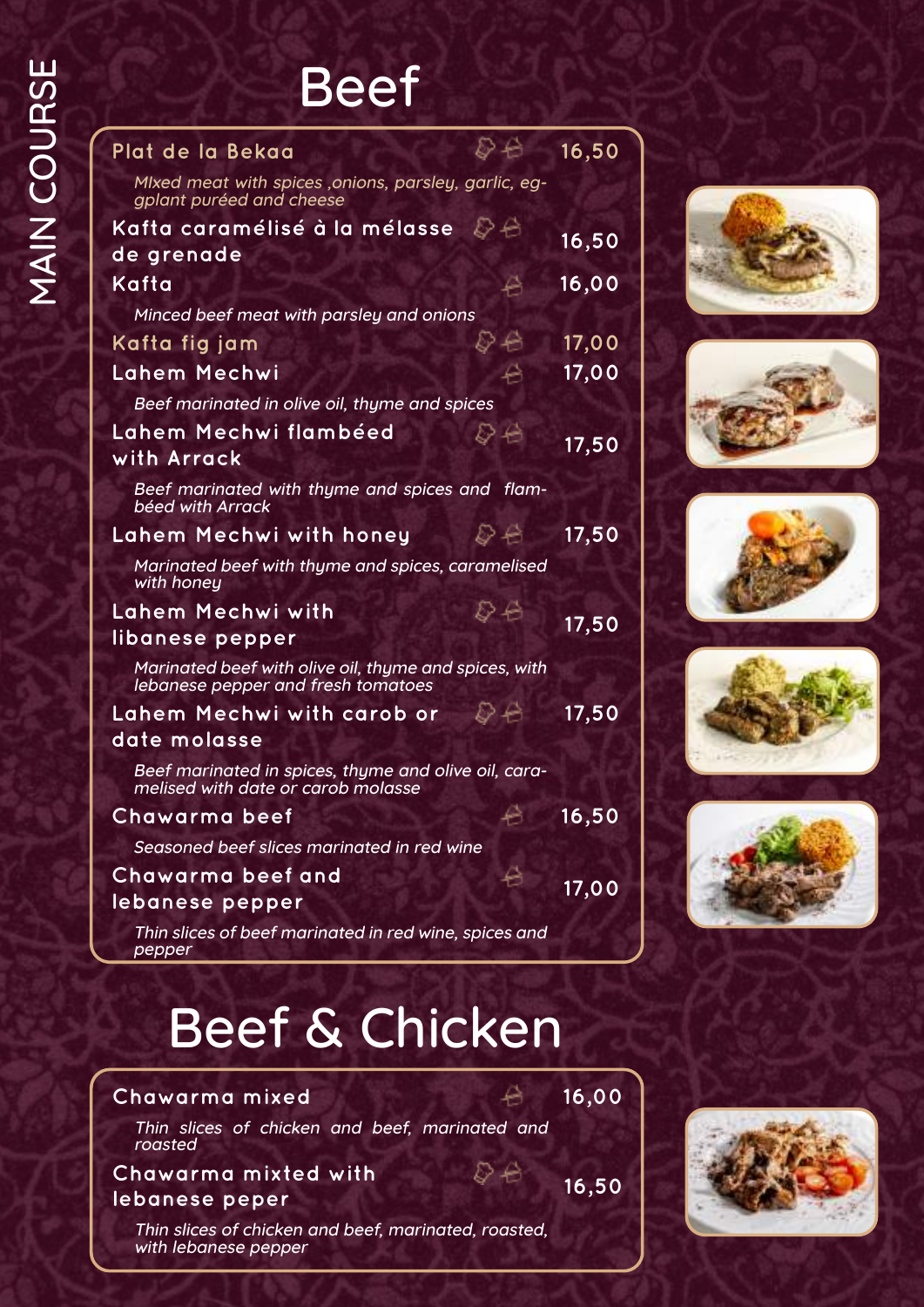#### Raw meat (Lamb)

| <b>EKATTA naye</b>                                                          | <b>17,00°</b> |
|-----------------------------------------------------------------------------|---------------|
| Raw lamb meat very thinly minced, with parsley,<br>oinions, mint and spices |               |
| kafta nayé with lebanese                                                    | 17,50         |
| pepper                                                                      |               |
| kafta nayé with fig jam                                                     | 18,00         |



#### Lamb meat

**Gigot d'agneau 18,50** Lebanese leg of lamb chef's recipe





### Children's Menu

- Chiche Taouk or Honey Chiken or Thyme Beef
- French fries, rice or wheat
- an ice cream scoop
- one glass of orange or pineapple juice or limonade or Coca-cola or syrup and water.











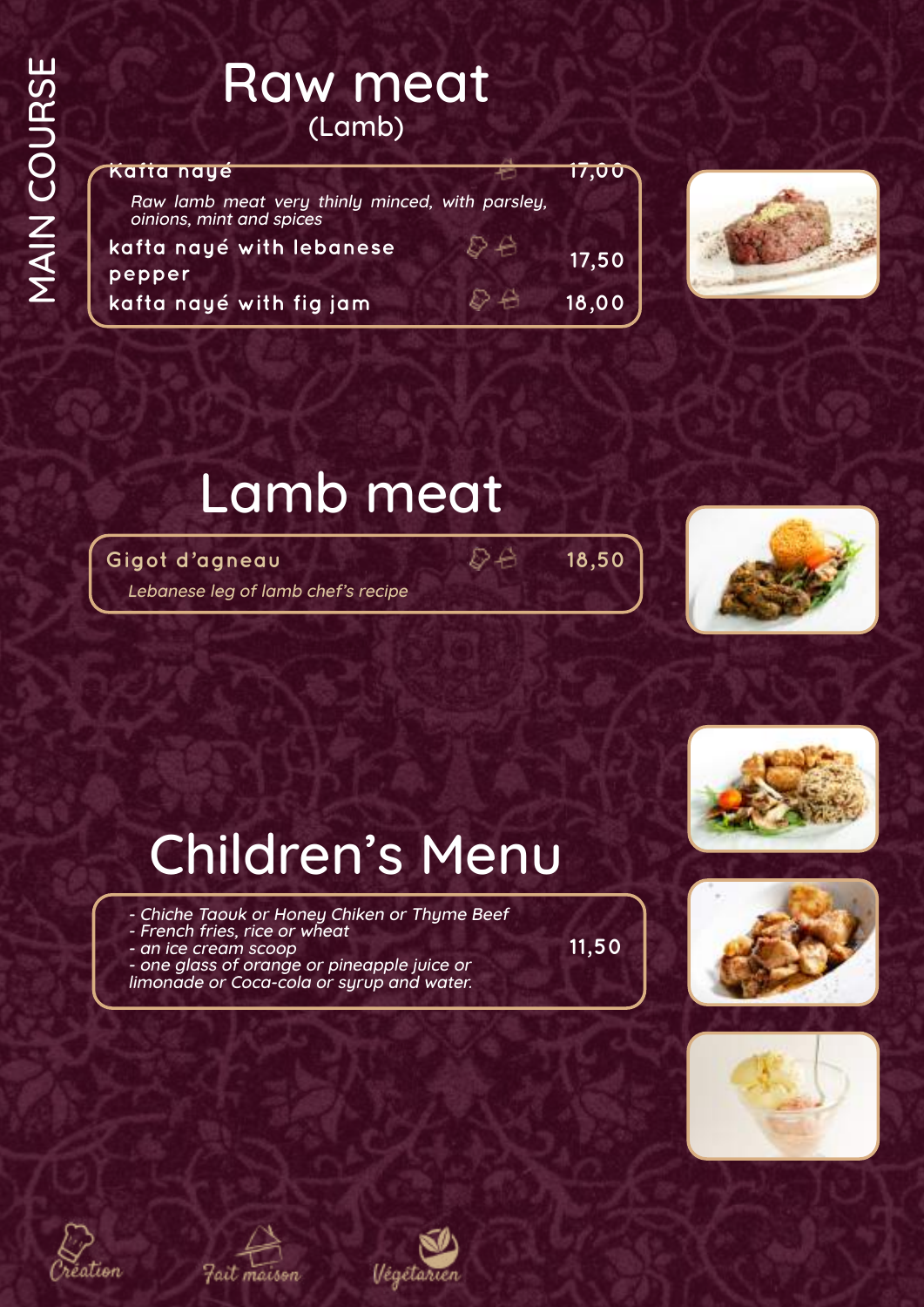### Our Full Meal Formula

**A starter + a main course + a dessert + a coffe or a the to be selected within the menu 30,00/pers**

#### Our Mezzé **(2 persons minimum)**

" The mezzé is more than a meal; it is a kind of spirit. The materialisation of sharing and conviviality. "

| Mezzé 8 dishes                                                       |    | 17,00/pers             |
|----------------------------------------------------------------------|----|------------------------|
| 5 cold, 3 warm (chief selection)                                     |    |                        |
| <u>Mezzé 8 dishes vegetarian</u>                                     | 89 | 17,00/pers             |
| 5 cold, 3 warm (chief selection)                                     |    |                        |
| Mezzé 9 dishes                                                       |    | 22,00/pers             |
| 5 cold, 3 warm and 1 raw meat or 5<br>cold, 4 warm (chief selection) |    |                        |
| Mezzé 9 dishes vegetarian                                            |    | $\triangle$ 22,00/pers |
| 5 cold, 3 warm and 1 raw meat or 5<br>cold, 4 warm (chief selection) |    |                        |
| Mezzé 10 dishes                                                      |    | 27,00/pers             |
| 5 cold, 4 warm and 1 raw meat or 5<br>cold, 5 warm (chief selection) |    |                        |
| Mezzé 10 dishes vegetarian $\triangleq$ 27,00/pers                   |    |                        |
| 5 froids, 5 chauds (sélection du chef)                               |    |                        |
| Formule Saveur du Liban                                              |    | 31,00/pers             |
| 1 salad, 2 cold starters et 7 warm or<br>6 warm and one raw meat     |    |                        |



**According to custom, mezzé comes from Zahlé, a town in the Bekaa Plain, in Lebanon, where the innkeepers usually served it with Arack (the local spirit). Mezzé is still nowadays a tradition in every Lebanese family.**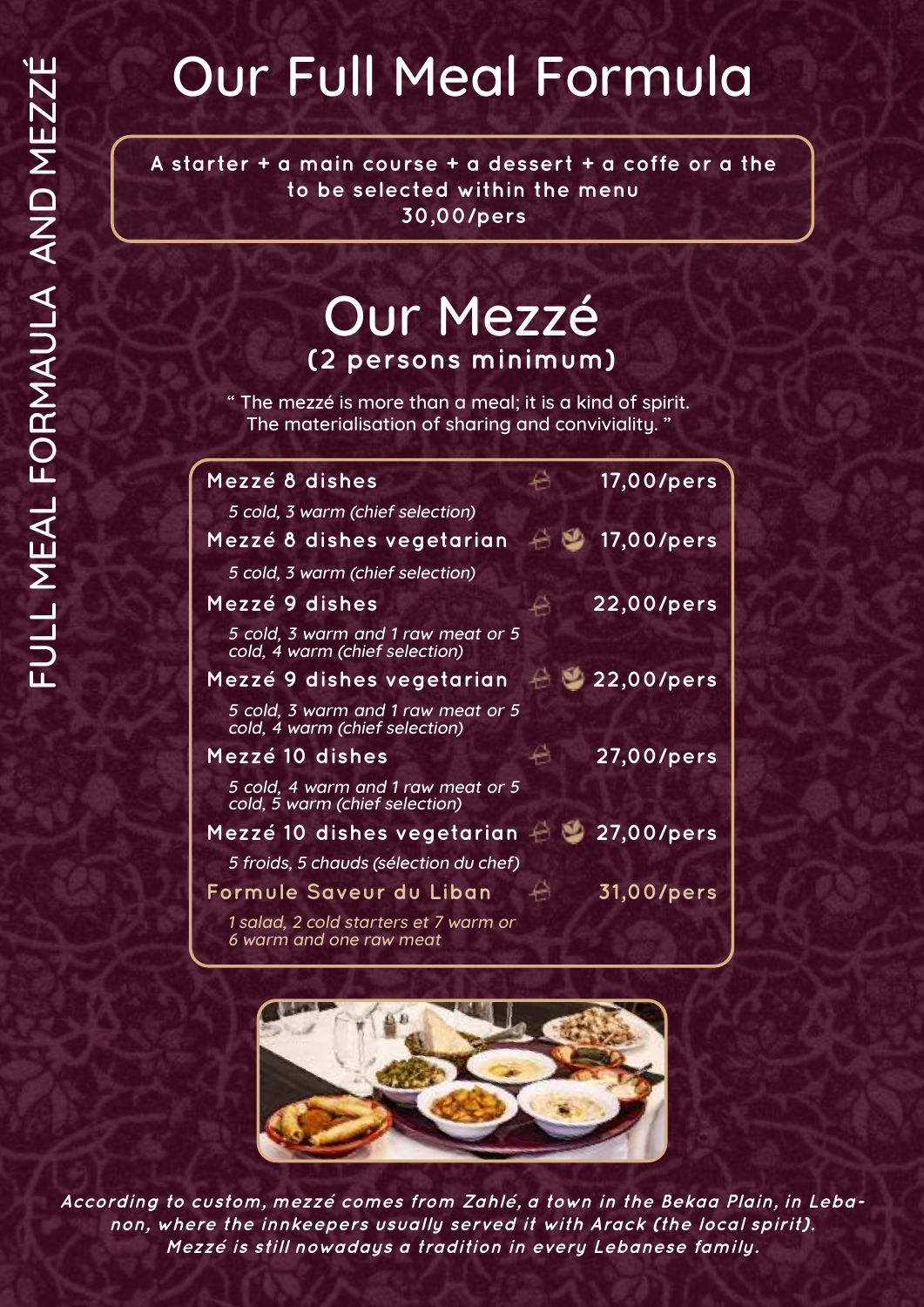#### Desserts

| Cheesecake                                                                             | 88 년        | 7,00 |
|----------------------------------------------------------------------------------------|-------------|------|
| Cheesecake with orange blossom and grape<br>molasses                                   |             |      |
| Baklawa                                                                                | 合画          | 5,50 |
| 2 delicious pastries filled with almond, pistachio or<br>pine nuts                     |             |      |
| Bourma                                                                                 | 合學          | 6,50 |
| 2 lebanese pastries with pistachios with honey, ver-<br>micelli and almond paste       |             |      |
| Mouhallabié                                                                            | 48          | 6,00 |
| Lebanese milk flan flavored with orange blossom,<br>served with sugar syrup            |             |      |
| Debs el-kharroub                                                                       | 48          | 6,00 |
| Carob molasses mixed with sesame cream                                                 |             |      |
| Debs el-tamr                                                                           | 48          | 6,00 |
| Date molasses mixed with sesame cream                                                  |             |      |
| Moghli                                                                                 | 48          | 6,00 |
| Lebanese floured rice pudding with cinnamon and<br>spices                              |             |      |
| Halloum with honey with date or $\Box$                                                 |             | 8,00 |
| caroub                                                                                 |             |      |
| Honey grilled sheep cheese with date or caroub                                         |             |      |
| Café gourmand libanais                                                                 | r.          | 8,00 |
| Turkish, espresso or white coffee with mouhallabié<br>or Mowgli and a piece of baklawa |             |      |
| <u>Thể ou thé à la menthe</u>                                                          | $A \bullet$ | 8,00 |
| gourmand libanais                                                                      |             |      |
| Tea or mint tea with mouhallabié or Mowgli and a<br>piece of baklawa                   |             |      |
| Glace (2 scoops):                                                                      | Y           | 6,50 |
| Ashta, rose, pistachio, chocolate, vanilia, caramel,<br>lemon, strawberry              |             |      |
| <b>Iced Nougat</b>                                                                     |             | 7,50 |
| <b>Iced Nougat with rose syrup</b>                                                     |             |      |
|                                                                                        |             |      |

















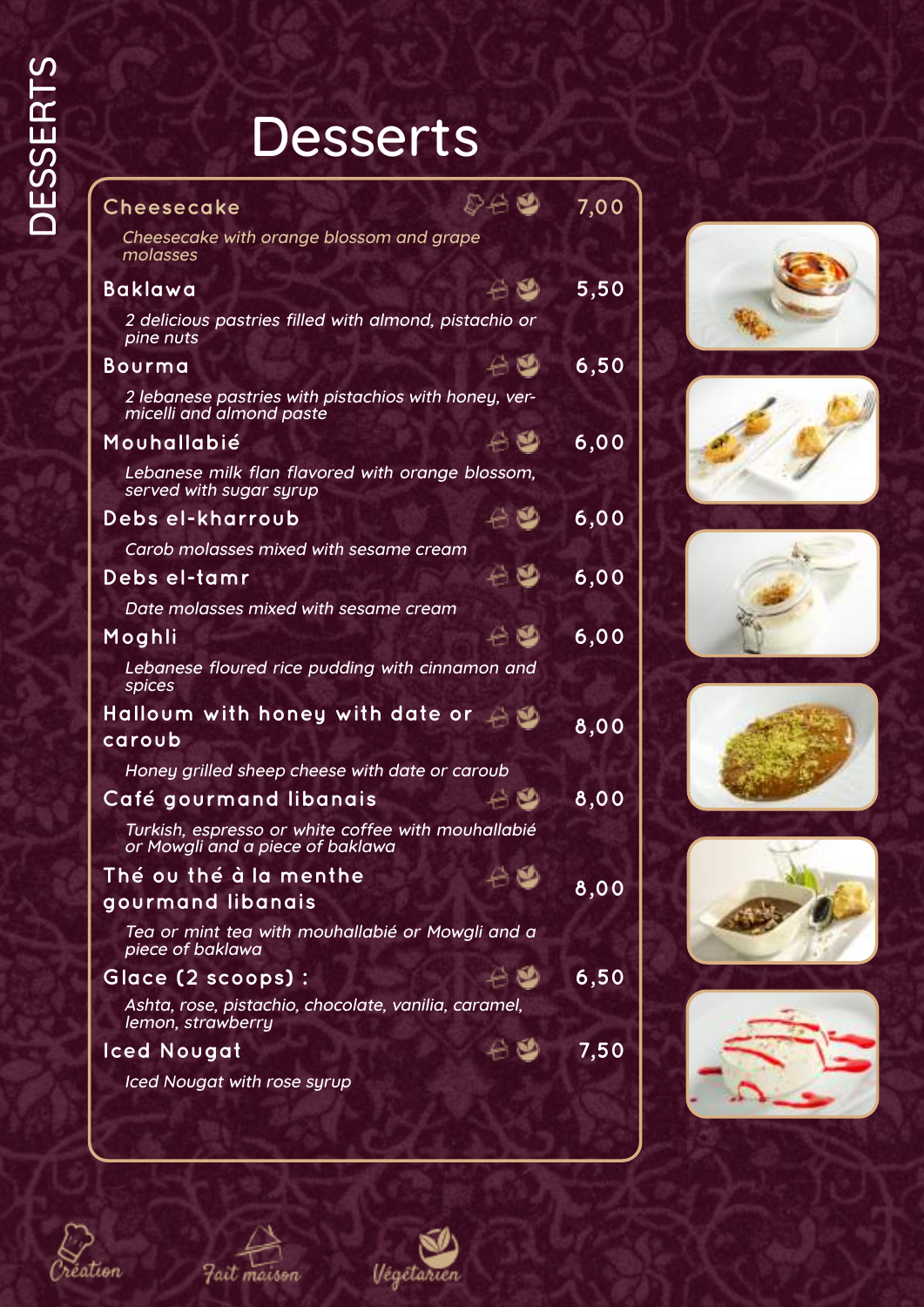### Coffee and tea

| <b>Espresso</b>          | 2,50 |
|--------------------------|------|
| <b>Espresso Double</b>   | 5,00 |
| <b>Turkish coffee</b>    | 3,00 |
| Coffee with milk         | 3,00 |
| White coffee             | 3,00 |
| Hot orange blossom water |      |
| Cappuccino               | 5,00 |
| Tea                      | 3,00 |
| Mint tea                 | 3,00 |
| Tea with milk            | 3,50 |
| Hot chocolate            | 3,00 |

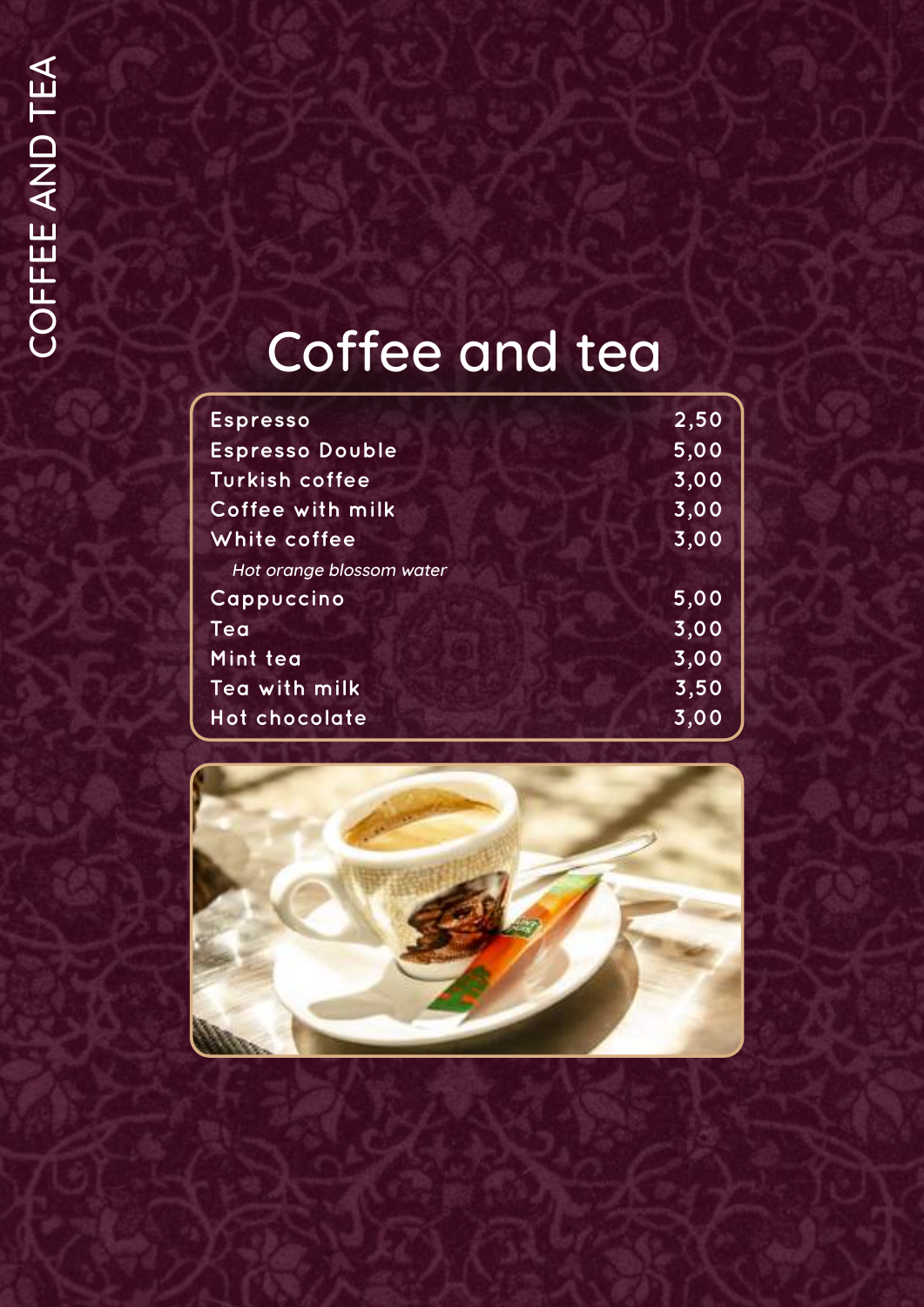#### Red wines

| Ksara<br>Réserve du couvent, Liban                    | 75 cl 25,50 |
|-------------------------------------------------------|-------------|
| Ksara<br>Prieuré, Liban                               | 75 cl 23,00 |
| Ksara<br>Cuvée du printemps, Liban                    | 75 cl 23,00 |
| Ksara<br>Château, Liban                               | 75 cl 55,00 |
| Kefraya<br>Les Bretèches, Liban                       | 75 cl 36,00 |
| Coteau du Liban<br>Rouge passion, Liban               | 75 cl 26,00 |
| Château Oumsiyat<br>Le Passionné, vin du Liban        | 75 cl 38,00 |
| Cave Kouroum<br>Petit noir, vin du Liban              | 75 cl 23,00 |
| Nakad Château<br>La cuvée de l'alouette, vin du Liban | 75 cl 25,00 |
| Areni<br>Areni Rouge, Arménie                         | 75 cl 23,00 |
| Château Héritage<br>Plaisir du vin, Liban             | 75 cl 30,50 |
| Coteau de Kefraya                                     | 75 cl 40,00 |
| Ixsir Altitude                                        | 75 cl 45,00 |
| Nakad château<br>Prestige des Coteaux                 | 75 cl 32,00 |

#### Rosé wines

| Ksara<br>Gris de gris, Liban                | 75 cl 25,50 |
|---------------------------------------------|-------------|
| Ksara<br>Sunset, Liban                      | 75 cl 25,50 |
| Ksara<br>Rosé de Ksara, vin du Liban        | 75 cl 23,00 |
| Armenia Rosé<br>Rosé, vin d'Arménie         | 75 cl 23,00 |
| Coteau du Liban<br>Rosé désir, vin du Liban | 75 cl 26,00 |
| Kefraya<br>Rosé, vin du Liban               | 75 cl 31,00 |

Chateau Ksara is the oldest winery in Lebanon and one of the country's best wines exported around the world. This tradition dates back to 1857 when Jesuit monks decided to produce top quality wine in the Bekaa region from French grape varieties. Today, the cellars are no longer Jesuits. Oenologists use state-of-the-art French techniques to produce excellent wine.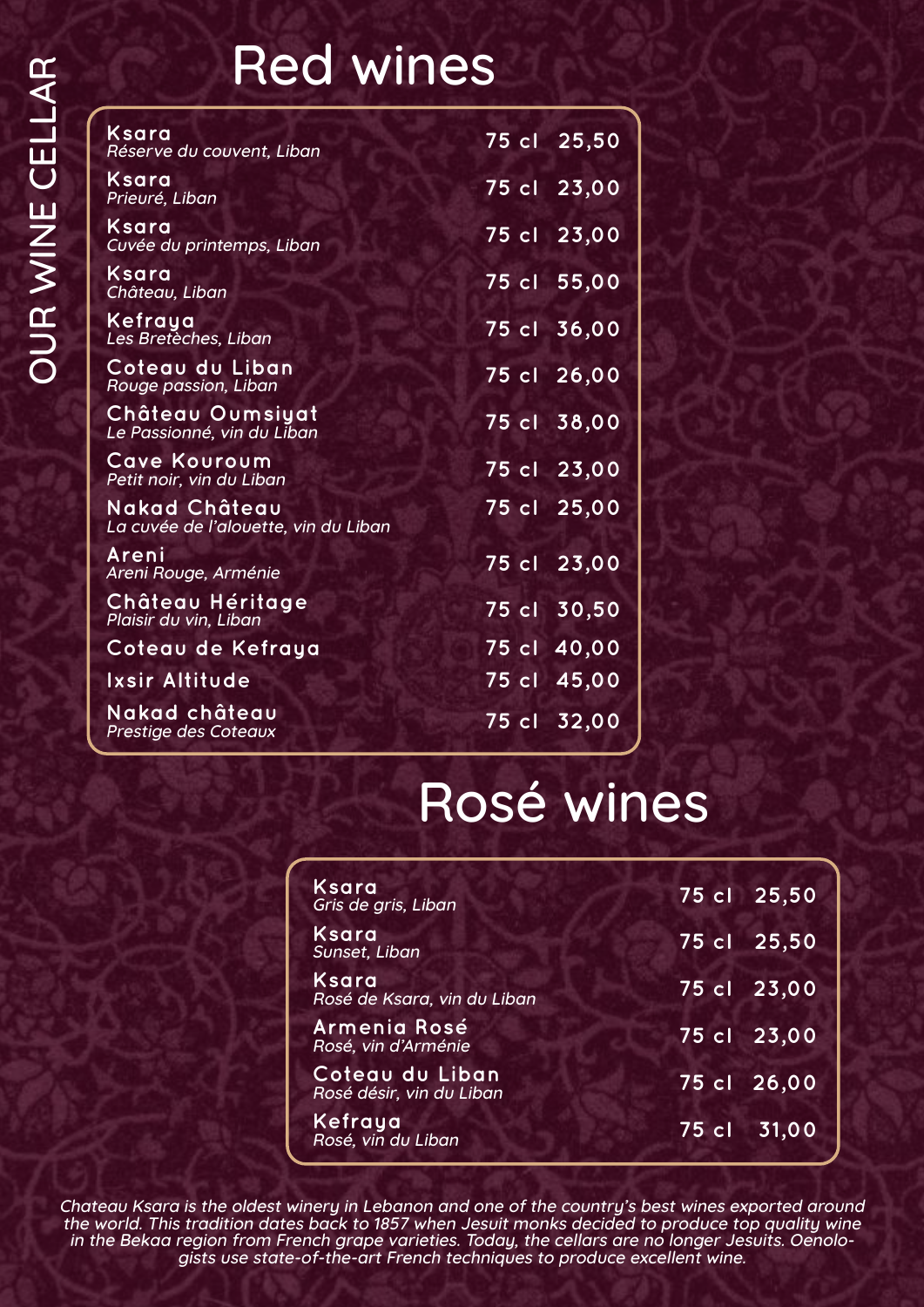#### White wines

| Ksara Château Blanc<br>Château Blanc de Blanc, Liban | 75 cl 25,50 |
|------------------------------------------------------|-------------|
| Ksara<br>Blanc de l'observatoire, Liban              | 75 cl 23,00 |
| Ksara<br>Merwah 2017, Liban                          | 75 cl 30,00 |
| Kefraya les Bretèches<br>Blanc, Liban                | 75 cl 31,00 |
| Coteaux du Liban<br><b>Blanc finesse, Liban</b>      | 75 cl 26,00 |
| Arménia blanc<br>Vin d'Arménie                       | 75 cl 23,00 |
| Kourtaki<br>Vin résiné, Grèce                        | 75 cl 21,00 |

Merwah is an ancient white grape variety, deeply expressed thanks to the formidable terroir of Lebanon. It had been used in the winemaking and production of Arak for centuries, it is a grape that the Jesuits who founded Ksara Castle in the mid-18th century, pioneers of viticulture in the Bekaa Valley, exploited a lot.

A pale yellow wine with greenish reflections. On the nose, it offers intense citrus flavors with white flowers and mineral notes. The palate is full of tropical fruit flavors with hints of guava, lime and summer melon, all balanced with fresh acidity. It has a good mid-palate with a lingering aftertaste.

Recommended with Lebanese Mezzes, fresh fish or shellfish.

### Wine by pitcher or glass

| Pitcher wine, Red, White or<br>Rosé (French wines) | 25 cl 7,00 |  |
|----------------------------------------------------|------------|--|
|                                                    | 50 cl 9.00 |  |
| <b>Vin Libanais</b>                                | Glass 5,50 |  |

#### **Digestifs**

| <b>Calvados</b>                     | $4$ cl | 7,00 |
|-------------------------------------|--------|------|
| Cognac                              | $4$ cl | 8,00 |
| <b>Marie Brizard</b>                | $4$ cl | 7,00 |
| Liqueur<br>Rose, banane ou 4 fruits | $4$ cl | 7,00 |
| <b>Baileys</b>                      | $4$ cl | 6,00 |
| <b>Get 27</b>                       | $4$ cl | 6,50 |
| <b>Get 31</b>                       | $4$ cl | 6,50 |
| Nectar de Kefraya                   | $4$ cl | 8,00 |
|                                     |        |      |